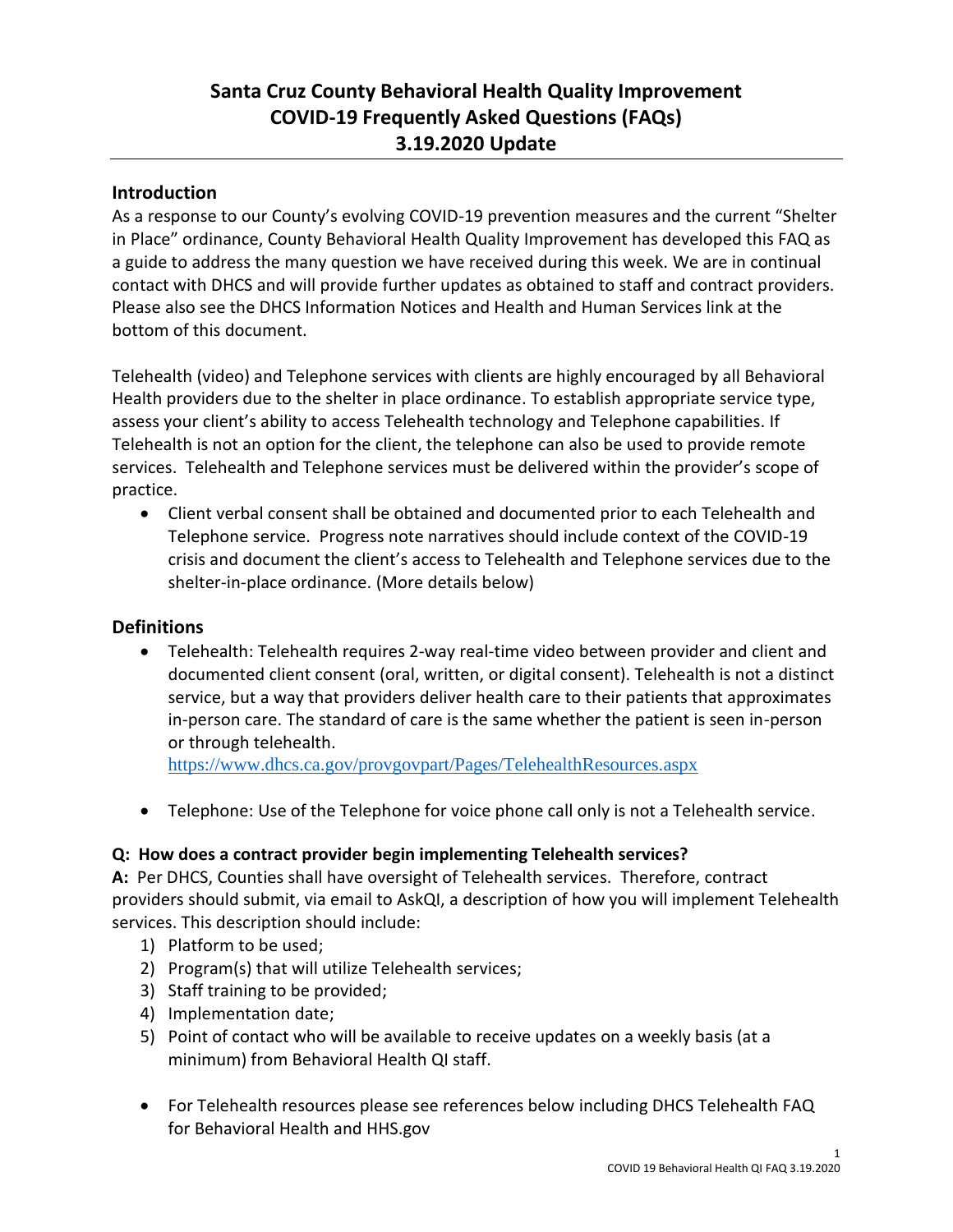• **PLEASE NOTE:** DHCS has stated that Public Facing video communications such as Facebook Live, Twitch & Tik Tok should **not** be used in the provision of telehealth services.

## **Q: When can I use Telehealth services?**

A:

- Mental Health Plan (MHP): All services provided that are typically provided face-to-face can be provided via Telehealth.
- County MH FQHC Therapists (FQHCO): DHCS is seeking a federal waiver to extend beyond in-person. County BH is allowing these service to be provided by Telehealth, but currently must be billed as non-billable code (M631-- Non-billable Assessment or M641- - Non-billable Therapy).
- DMC-ODS: All services provided that are typically provided face-to-face can be provided via Telehealth.

# **Q: How do I document a Telehealth service?**

A: There is not currently a Telehealth Location Code in Avatar. This is under review.

- For now, use "Office", even if the service was provided from your "home office."
- Use the service code that matches the service provided.
- The time while interacting with the client is "Face to Face". "Other" time includes documentation only. DMC-ODS: Document the Start and End time for session and documentation.
- In every Progress Note please indicate in Presentation section:
	- service was provided via Telehealth;
	- client agreed to receive services via Telehealth;
	- client is in a confidential and safe location.

# **Q: When can I use Telephone services?**

A: When all other face-to-face options (in-person, Telehealth, etc.) have been exhausted.

• DMC-ODS: ASAM Brief Screening may continue via Telephone. Per DHCS, Initial ALOC Assessment and H&Ps **must be** conducted in person or via Telehealth, **not** Telephone.

# **Q: How do I provide services over the telephone?**

A:

- MHP outpatient services are already available via telephone. Appropriate services include Assessment, Plan Development, Individual and Group Rehabilitation Counseling, Collateral, Individual and Group Therapy for Children's Programs, Case Management, and EPSDT. Residential daily/weekly based services are conducted as per usual in person at the facility.
- FQHCO may provide assessment and therapy on the phone with clients. FQHC Therapists should use a non-billable code (M631-- Non-billable Assessment or M641-- Non-billable Therapy) to write the progress note, until otherwise notified.
- DMC-ODS services are already available via telephone. Appropriate services include screening, re-assessment, case management, individual and group counseling. Residential daily/weekly based services are conducted as per usual in person at the facility.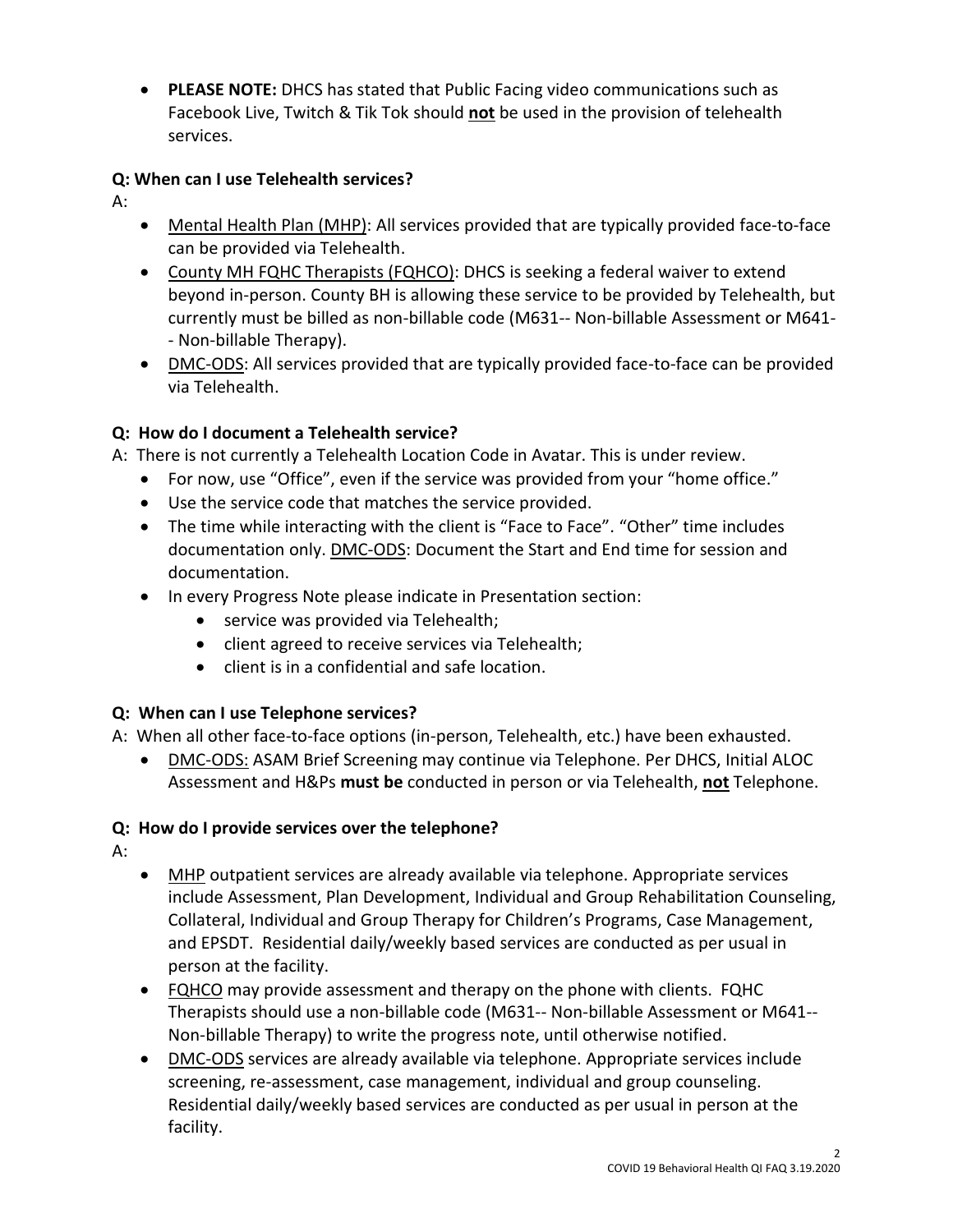**NTP specific**: initial assessment and health and physical exams must be in-person per DHCS COVID 19 FAQ: NTP.

## **Q: How do I document Telephone services?**

A:

- Use "Phone" as the Location Code
- Use the service code that matches the service provided.
- All time is documented as "Other" time.
- DMC-ODS: Document the Start and End time of the phone session and the Start and End time of documentation time in the Presentation field.

## **Q: What is the process for an initial Assessment with a client who is new to the system, entering through a Gate?**

A:

- MHP: Medical Necessity for Specialty Mental Health Services may be established over the Telephone or via Telehealth. Psychosocial assessments, Mental Status Exam (MSE), Diagnosis, CANS/ANSA, and PSC-35 may be conducted via Telehealth or Telephone services. When assessing over the Telephone, any items that are not able to be obtained visually must be documented as unknown / unable to obtain (e.g., client's affect in the MSE).
- DMC-ODS: ASAM Brief Screening may continue via Telephone. Initial ALOC Assessment must be conducted in person or via Telehealth, **not** Telephone.

### **Q: How do I provide an Assessment update to on-going clients?**

A:

- MHP: Updated Assessments (Psychosocial assessments, MSE, Diagnosis, CANS/ANSA, PSC-35) may be conducted via Telehealth or Telephone
- FQHCO: Updated Assessments (Psychosocial assessments, MSE, Diagnosis, ANSA) may be conducted via Telehealth or Telephone using M631-- Non-billable Assessment service code.
- DMC-ODS: Updated ASAM re-assessments may be conducted via Telehealth or Telephone.

# **Q: How do I complete a Treatment Plan?**

A:

• MHP and FQHCO: Clients/guardians may give verbal consent to sign Treatment Plans during Telehealth or Telephone services. After documenting verbal approval by the client, the **LPHA** must continue to Finalize (sign) the Treatment Plan in Avatar as before. Providers shall document the context of the lack of client signature in the chart, example:

"Due to COVID-19 safety procedures the treatment plan was reviewed verbally with (client/guardian) on (date) and verbal consent was obtained. Copy of the plan will be mailed to the client's address."

QI has waived the requirement to document continued attempts to obtain signature if